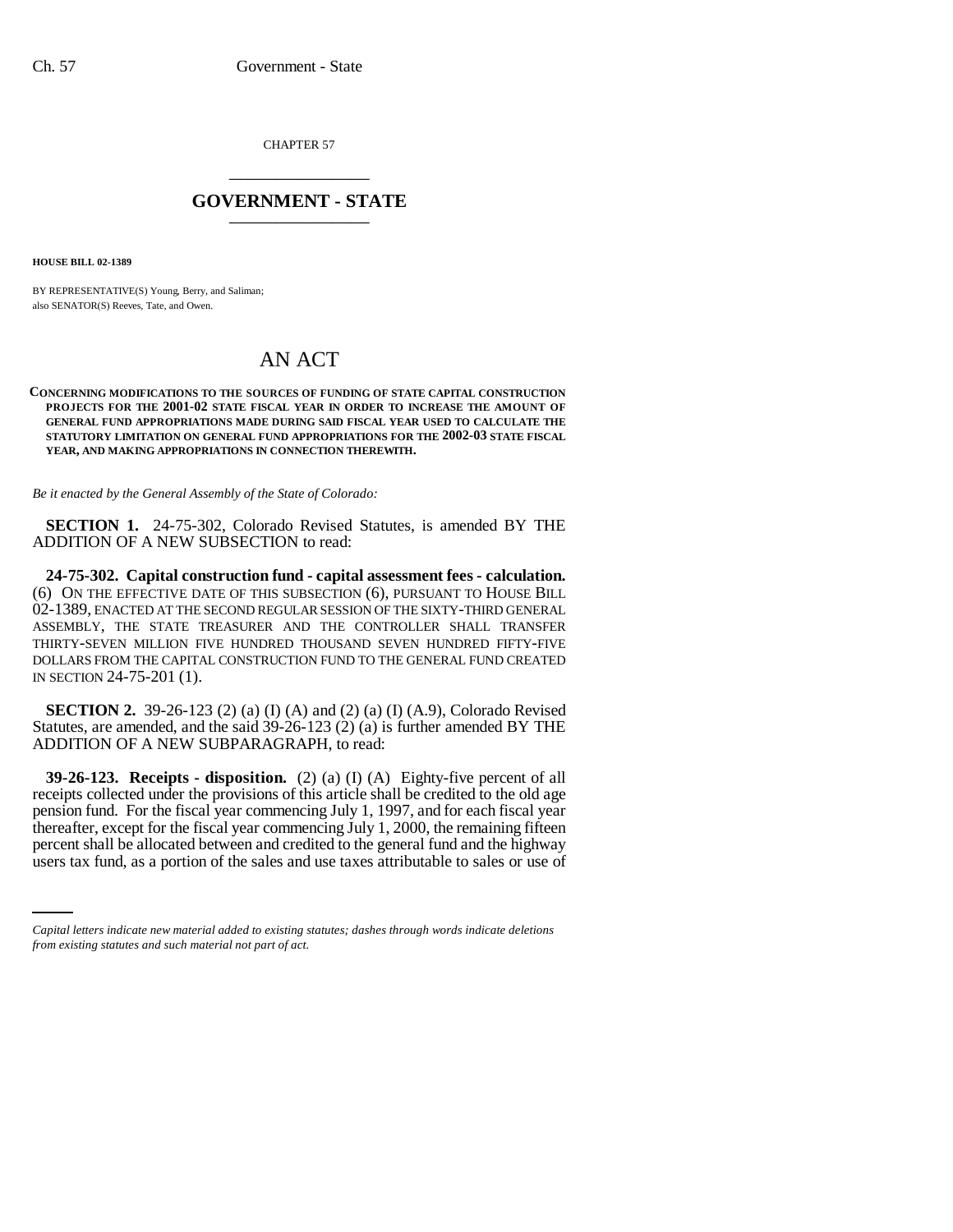vehicles and related items, as follows: Except as otherwise provided in  $sub-sub$ -subparagraphs  $(A.8)$  and  $(A.9)$  SUB-SUBPARAGRAPH  $(A.8)$  of this subparagraph (I) AND IN SUBPARAGRAPH (I.5) OF THIS PARAGRAPH (a), ten percent of net revenue from sales and use tax to the highway users tax fund and five percent thereof to the general fund. except that, for the state fiscal year 2001-2002, the amount of the net revenue allocated to the highway users tax fund shall be increased and the amount allocated to the general fund shall be decreased by the amount of sixty-seven thousand dollars.

 $(A.9)$  Notwithstanding any provision of this subparagraph (I) to the contrary, for the fiscal year 2001-02, the amount of net revenue from sales and use tax allocated to the highway users tax fund shall not exceed thirty-five million one hundred seventy-nine thousand sixty-two dollars (\$35,179,062). Any net revenue from sales and use tax in excess of thirty-five million one hundred seventy-nine thousand sixty-two dollars (\$35,179,062) that would have otherwise been allocated to the highway users tax fund pursuant to sub-subparagraph (A) of this subparagraph (I) shall be allocated to the general fund.

(I.5) NOTWITHSTANDING ANY PROVISION OF SUBPARAGRAPH (I) OF THIS PARAGRAPH (a) TO THE CONTRARY, FOR THE FISCAL YEAR 2001-02, ANY NET REVENUE FROM SALES AND USE TAX THAT WOULD HAVE OTHERWISE BEEN ALLOCATED TO THE HIGHWAY USERS TAX FUND PURSUANT TO SUB-SUBPARAGRAPH (A) OF SUBPARAGRAPH (I) OF THIS PARAGRAPH (a) SHALL BE ALLOCATED TO THE GENERAL FUND.

**SECTION 3.** 43-4-205 (6.5) (a) and the introductory portion to 43-4-205 (6.5) (c) , Colorado Revised Statutes, are amended to read:

**43-4-205. Allocation of fund.** (6.5) (a) Except as provided in paragraphs (c) and (d) of this subsection (6.5), the revenues credited to the highway users tax fund pursuant to section 39-26-123 (2), C.R.S., OR APPROPRIATED TO THE HIGHWAY USERS TAX FUND PURSUANT TO HOUSE BILL 02-1389, ENACTED DURING THE SECOND REGULAR SESSION OF THE SIXTY-THIRD GENERAL ASSEMBLY, shall be paid to the state highway fund for allocation to the department of transportation and shall be expended as provided in section 43-4-206 (2).

(c) For the state fiscal year  $2001-2002$ , of the revenues credited APPROPRIATED to the highway users tax fund by the state treasurer pursuant to section  $39-26-123(2)$ , C.R.S. HOUSE BILL 02-1389, ENACTED DURING THE SECOND REGULAR SESSION OF THE SIXTY-THIRD GENERAL ASSEMBLY, sixty-seven thousand dollars shall be allocated as follows:

**SECTION 4.** The introductory portion to 43-4-206 (2) (a), Colorado Revised Statutes, is amended to read:

**43-4-206. State allocation.** (2) (a) Notwithstanding the provisions of subsection (1) of this section, the revenues credited to the highway users tax fund pursuant to section 39-26-123 (2), C.R.S., APPROPRIATED TO THE HIGHWAY USERS TAX FUND PURSUANT TO HOUSE BILL 02-1389, ENACTED AT THE SECOND REGULAR SESSION OF THE SIXTY-THIRD GENERAL ASSEMBLY, and credited to the state highway fund pursuant to section 43-4-205 (6.5) shall be expended by the department of transportation for the implementation of the strategic transportation project